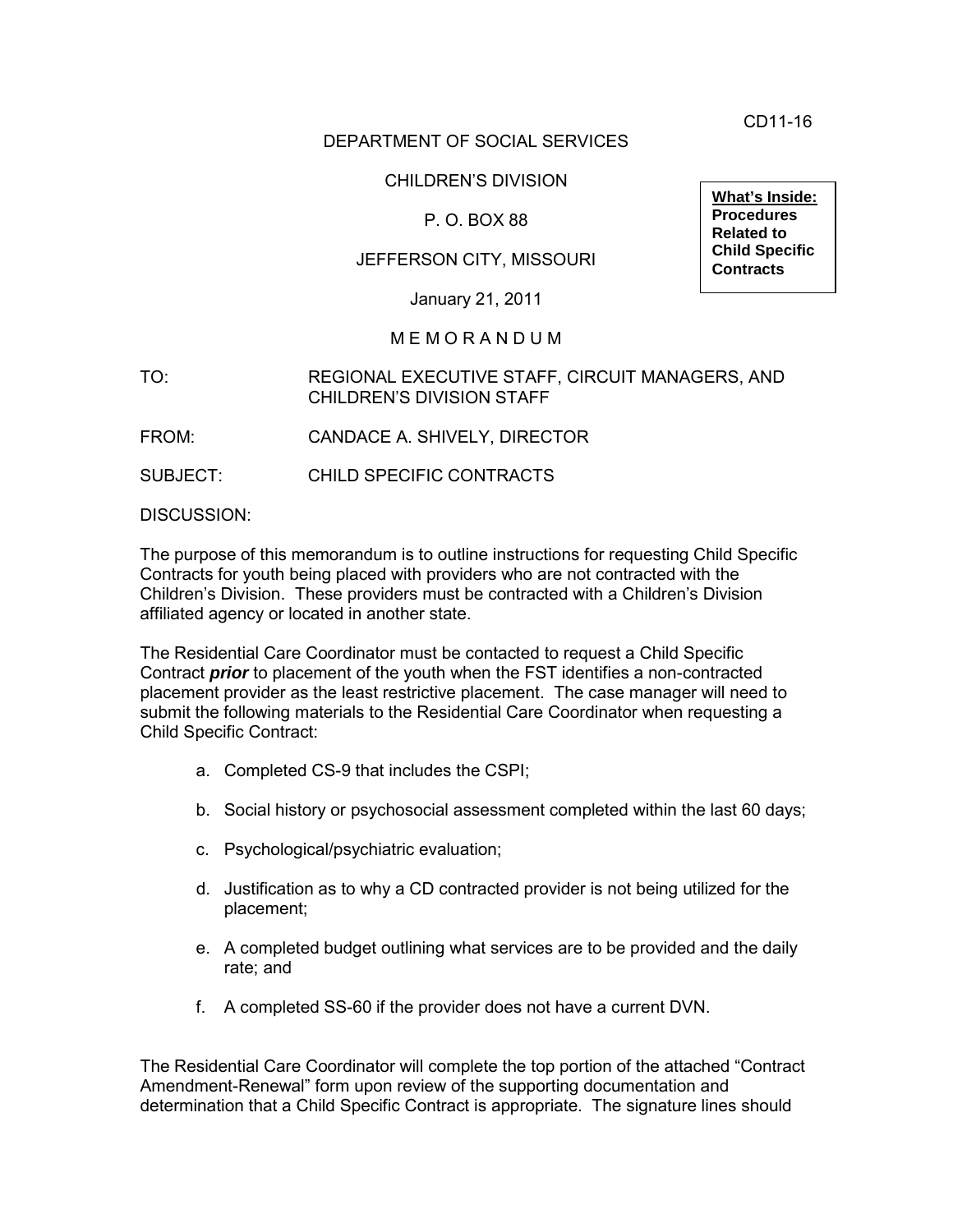remain blank. The Residential Care Coordinators will receive an electronic copy of the "Contract Amendment-Renewal" form. The Residential Care Coordinator will forward this form and all supporting documentation to the Central Office designee, listed below, for approval.

#### Procedures related to Adoption Subsidy

Requests for a Child Specific Contract for youth who have been adopted must have an approved subsidy amendment/attachment with ASRT (Adoption Subsidy Residential Treatment) services included. The case manager needs to indicate on the Contract Amendment – Renewal form if the child has been adopted.

Requests for an out-of-state placement for children who have been adopted do not need the above identified information attached to the Contract Amendment – Renewal form. These types of placements only need the Child Specific Contract Amendment – Renewal form. However, out-of-state placements must have ICPC approval prior to placement. Requests for in-state placements for adopted children will require the Child Specific Contract Amendment-Renewal form and all accompanying information to justify the request.

### **NECESSARY ACTION**

- 1. Review this memorandum with all Children's Division staff.
- 2. All questions should be cleared through normal supervisory channels and directed to:

## **PDS CONTACT**

Randy Yancey 573-751-4344 Randal.D.Yancey@dss.mo.gov

## **PROGRAM MANAGER**

Leann Haslag 573-751-2502 Leann.Haslag@dss.mo.gov

**CHILD WELFARE MANUAL REVISIONS** N/A

## **FORMS AND INSTRUCTIONS**

[Child Specific Amendment – Renewal form](http://www.dss.mo.gov/cd/info/memos/2011/cd11-016att.pdf) (attached)

**REFERENCE DOCUMENTS AND RESOURCES** N/A

## **RELATED STATUTE** N/A

**ADMINISTRATIVE RULE** N/A